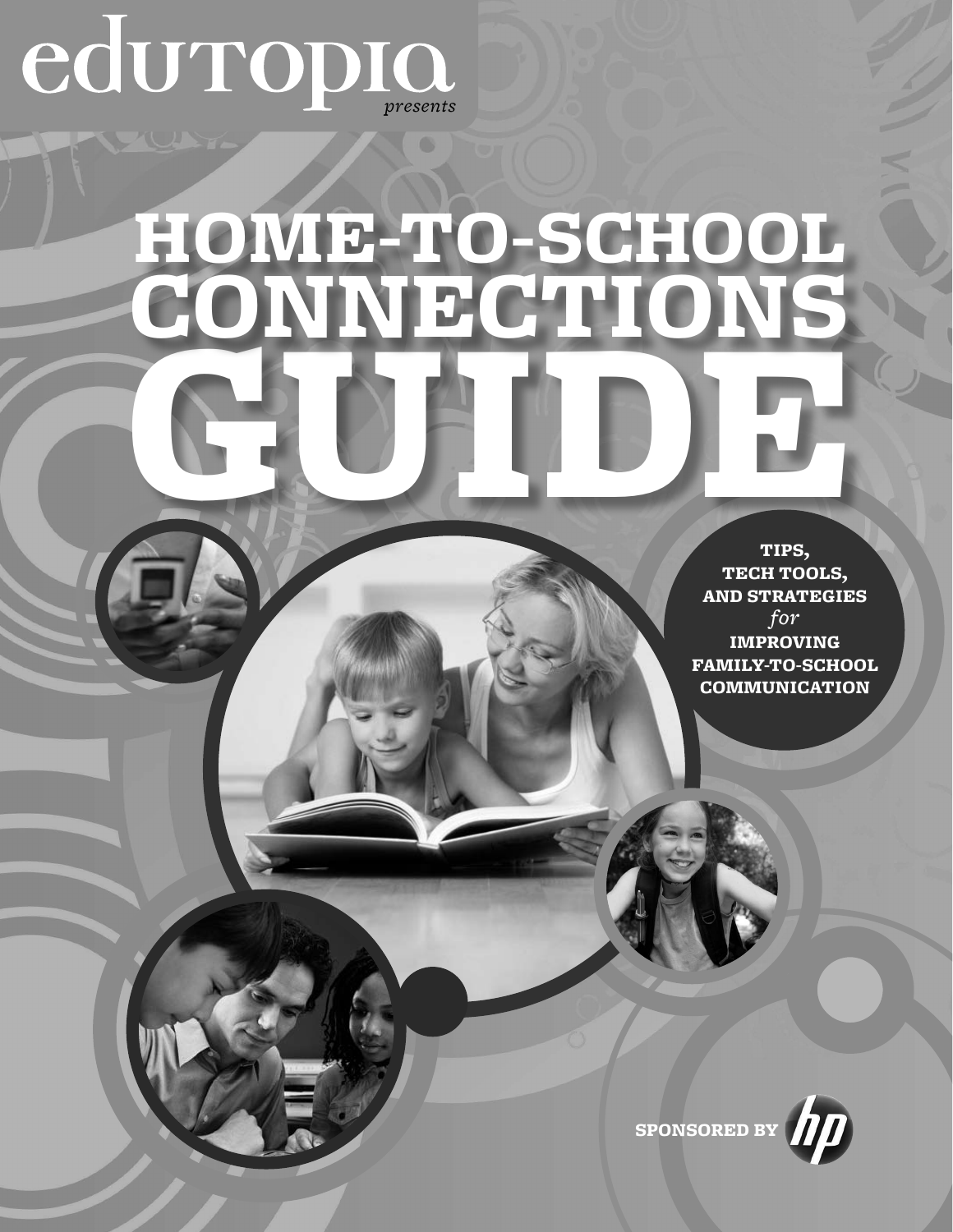# **Tips, Tech Tools, and Strategies** for Improving Family-to-School Communication

**WE ALL KNOW THAT COMMUNICATION** between home and school is good for kids. Keeping families up-to-date about upcoming events is important, but it's not enough to fully engage parents as partners. When schools and families really work together, that sets the stage for all kinds of benefits.

The National Coalition for Parent Involvement in Education reports that family-school partnerships lead to gains for just about everyone involved in education. According to the coalition, "Students do better in school and in life. Parents become empowered. Teacher morale improves. Schools get better. Communities grow stronger." In short, everybody wins.

What's more, students with involved parents tend to do better regardless of family background. From better social skills to more regular attendance to increased graduation rates, kids of all socioeconomic levels show gains across a variety of indicators when their families connect with school, according to research by the Southwest Educational Development Laboratory.

How can we create more opportunities for busy families and teachers to connect? This practical guide shares tips, tools, and strategies to strengthen the bonds between schools, families, and communities. Many suggestions have come from *Edutopia* community members who have contributed a host of good ideas in blogs and online discussion groups **[\(edutopia.org/groups](http://www.edutopia.org/groups)).** We've included a wide range of suggestions that should appeal to parents, teachers, administrators, and other community members who care about improving education.

Technology tools offer great potential for connecting home and school. Several tips focus on ways to use these tools to bring parents closer to the classroom. We've included suggestions for using popular social-media tools such as Facebook (Tip #1: Go Where Your Parents Are) as well as technology platforms designed specifically for school settings (Tip #3: Being There, Virtually).

Most suggestions are appropriate across grade levels. Families and teachers of young learners might be especially interested in Tip #6: Make Reading a Family Affair. Parents and educators of teens and tweens might want to consider including students in parent conferences when they read Tip #8: Student-led Parent Conferences. And schools with a high percentage of English language learner students will find suggestions for reaching out to their families in Tip #2: Welcome Everyone.

Whether you are a teacher, administrator, parent, counselor, or interested community member, we hope you find some useful ideas in our latest guide. As always, we welcome your feedback. If you haven't already joined the conversation at *Edutopia*, please add your voice to the discussions. Share your passion and ideas for improving education.

### **—Suzie Boss**

Edutopia.org blogger and author of *Reinventing Project-Based Learning*

### TIP LIST

**#1 Go Where Your Parents Are**

**#2**

**Welcome Everyone**

**#3 Being There, Virtually**

**#4 Smart Phones, Smart Schools**

**#5 Seize the Media Moment**

**#6 Make Reading a Family Affair**

**#7**

**Bring the Conversation Home**

**#8 Student-led** 

**Parent Conferences**

**#9 Get Families Moving** 

**#10 Build Parent Partnerships**

### **visit [edutopia.org](http://www.edutopia.org)**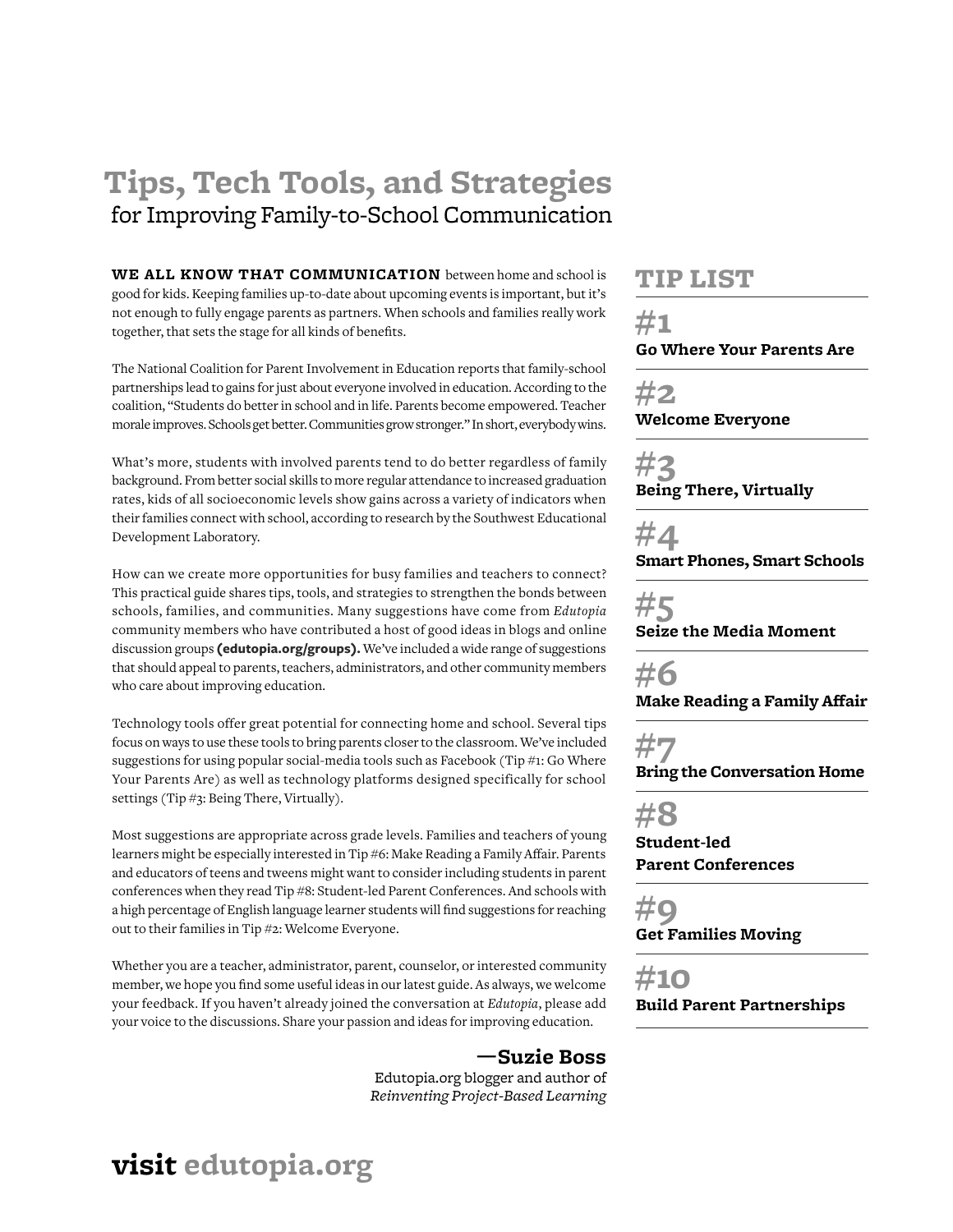# NEW TEACHING TOOLS AT YOUR FINGERTIPS

Join the HP Teacher Experience Exchange and provide the best learning experience for your students.

Access new classroom resources, connect with other teachers through message boards, and share innovative ideas and lesson plans. Join HP Teacher Experience, a FREE online community where you can gain insights, grow professionally, and enrich your classroom through the effective use of technology. It's part of HP's commitment to excellence in education. LET'S TEACH AMAZING.

### Join now at www.hp.com/go/TeacherExperience.

- » A website built by teachers, for teachers
- » Teacher-created lessons
- » Professional development tools at your fingertips
- » Monthly e-mails featuring the latest curriculum and technology ideas

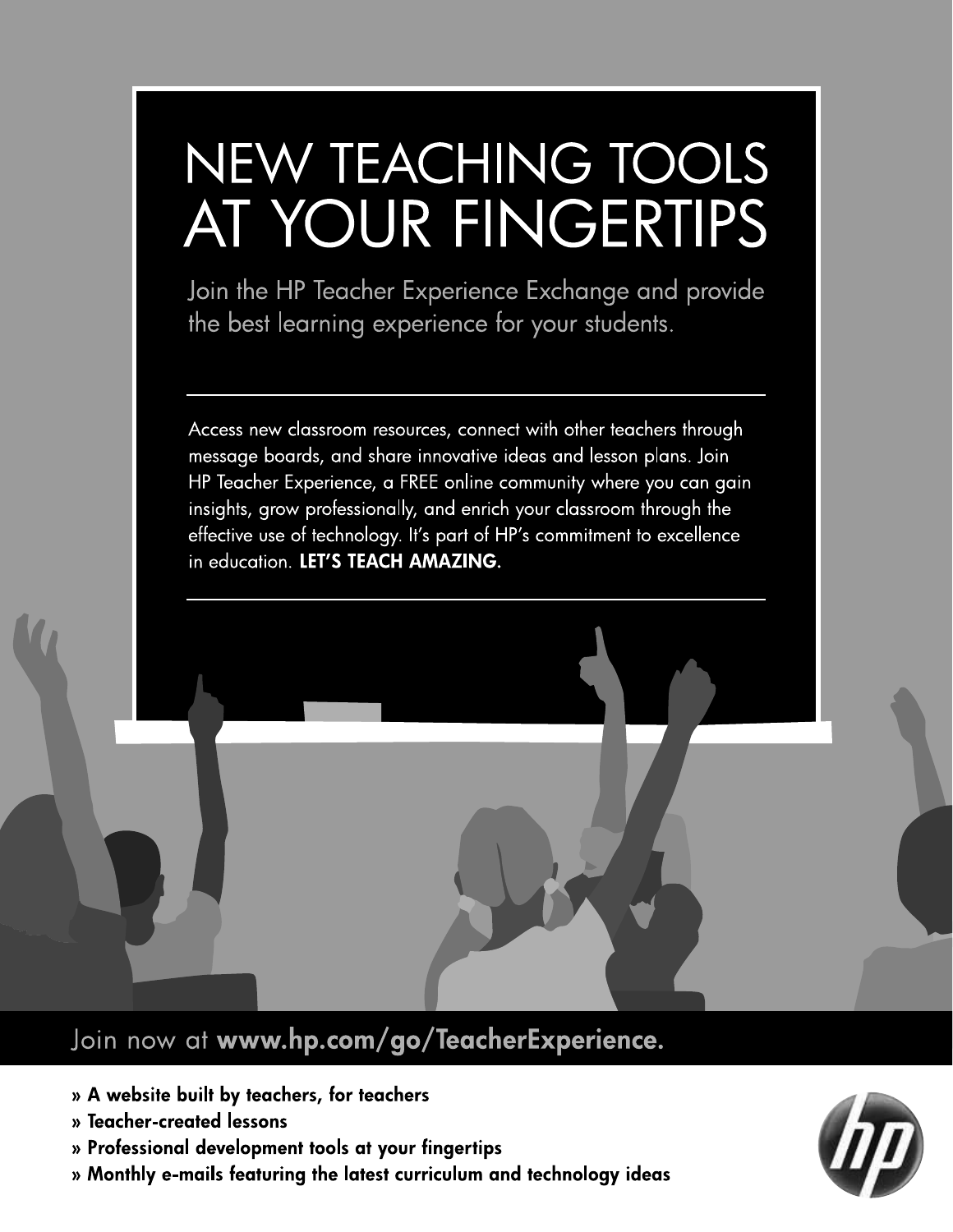### Go Where Your Parents Are

**WHEN IT COMES TO** keeping families up-to-date on school activities, it's not enough to stuff newsletters into kids' backpacks. Increasingly, social-media tools such as Facebook and Twitter are helping to keep parents and other community members in the loop.

The new motto is "Go where our parents are," reports Brad Flickinger, a technologyintegration specialist from Colorado. The same parents who might browse a school website a few times a year are apt to be on Facebook every day. He explains how to get started in a post called "Creating a Facebook Page for Your School" on Digital Learning Environments **([guide2digitallearning.com/blog\\_brad\\_flickinger/creating\\_face](http://www.guide2digitallearning.com/blog_brad_flickinger/creating_facebook_page_your_school)[book\\_page\\_your\\_school\)](http://www.guide2digitallearning.com/blog_brad_flickinger/creating_facebook_page_your_school).**

What kind of information are schools posting on their social-networking sites? Content ranges from the predictable, such as school lunch menus and daily announcements, to the creative. Kelso Public Schools, in Washington, publishes its own podcasts on Facebook and on the district website. Recent episodes feature a student interviewing the superintendent and teacher tips to help parents improve their kids' understanding of math **([facebook.com/KelsoSchools\)](http://www.facebook.com/KelsoSchools).**

Some teachers use Facebook to update parents about what happens during the school day. Having students post daily updates prompts them to reflect on learning and synthesize information, according to teachers from Nebraska who share their Facebook experiences in a CNN video **[\(cnn.com/video/#/video/tech/2010/09/08/dnt.facebook.](http://www.cnn.com/video/#/video/tech/2010/09/08/dnt.facebook.in.class.ketv) [in.class.ketv\)](http://www.cnn.com/video/#/video/tech/2010/09/08/dnt.facebook.in.class.ketv).**

Instead of delivering a top-down message, social-media tools allow for back-and-forth dialogue between home and school. This can facilitate discussions in both large and small learning communities. Parents and other community members can weigh in with a thumbs-up, ask a question, or voice an opinion about school issues. Fairfax County Public Schools, in Virginia, is one of the nation's largest districts. It has more than 14,000 local residents in its Facebook network, many of whom weigh in regularly online **([facebook.com/fcpsva](http://www.facebook.com/fcpsva)).** Danville New Tech High School, in Illinois, is brand-new this school year and uses both Facebook and Twitter to grow its network **([twitter.com/DNTHS](http://twitter.com/DNTHS)).**

For districts that have been slow to adopt these tools, setting up a Facebook page or Twitter account can be one way to wade into social media. Portland Public Schools in Oregon, for instance, had to overcome its own ban on social networking to set up its Facebook page a year ago.

- ➔ Join the *Edutopia* community on Facebook to stay up-to-date with new content and connect with others who care about improving education: **[facebook.com/edutopia](http://www.facebook.com/edutopia)** Or follow *Edutopia* on Twitter: **[twitter.com/edutopia](http://www.twitter.com/edutopia)**
- → MakeUseOf.com offers a step-by-step tutorial on how to set up a school Facebook page: **[makeuseof.com/tag/a-simple-guide](http://www.makeuseof.com/tag/a- simple-guide-to-set-up-your- school-on-facebook )[to-set-up-your-school-on-facebook](http://www.makeuseof.com/tag/a- simple-guide-to-set-up-your- school-on-facebook )**
- ➔ PTA Great Idea Bank is a social-networking site where parents can exchange ideas: **[ptagreatideabank.org](http://www.edutopia.org/groups)**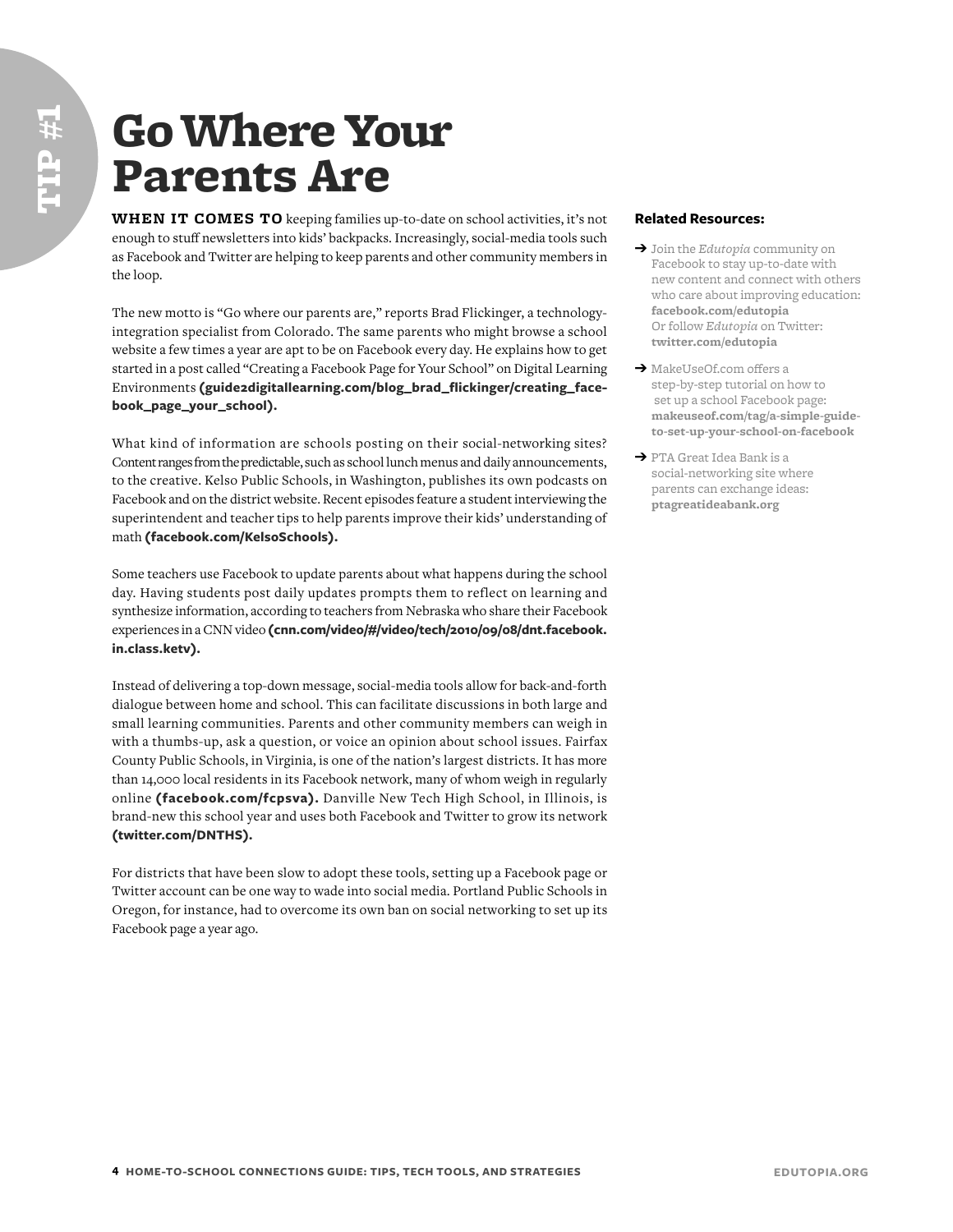## Welcome Everyone

**WELCOMING WORDS** can make a world of difference to families whose home language is not English. A variety of technology tools can help to overcome language differences and engage families.

Lisa Nielsen, technology-innovation manager for the New York City Department of Education, demonstrates how teachers can offer simple greetings in multiple languages with Voki avatars**[\(theinnovativeeducator.wikispaces.com/Global+Welcome+from+](http://theinnovativeeducator.wikispaces.com/Global+Welcome+from+The+Innovative+Educator) [The+Innovative+Educator](http://theinnovativeeducator.wikispaces.com/Global+Welcome+from+The+Innovative+Educator)).** Voki **([voki.com](http://www.voki.com))** is a free tool that lets you create personalized, speaking avatars. You can post your multilingual Vokis on a class website or blog.

Tools like Google SMS-Translate will help you reach out to non-English-speaking families who use mobile devices. Here's how it works: Text 466453 with "translate" plus the word or phrase you want to translate plus "to" plus the destination language. (For example, you could text, "Translate upcoming parent meeting to Spanish.") You'll receive an automated reply, which you can then text to recipients. To see a simple demonstration, visit the Google Mobile help page: **[google.com/mobile/products/sms.html](http://www.google.com/mobile/products/sms.html).**

Tweetdeck **(tweetdeck.com)** offers a similar tool for translating Twitter posts, which you can automatically post on your website or Facebook page to provide regular updates from the classroom. (Download free widgets for setting up Twitter feeds at **[twitter.com/goodies/](https://twitter.com/goodies/widgets) [widgets.](https://twitter.com/goodies/widgets)**) ImTranslator **[\(imtranslator.com/\)](http://imtranslator.com/)** provides real-time translation for a wide range of languages and enables you to email translated text.

To encourage family literacy activities, share resources like Los Bloguitos **[\(losbloguitos.](http://www.losbloguitos.com) [com](http://www.losbloguitos.com)),** a Spanish-language blog by children's authors and illustrators. Families can explore the site from home computers or at local libraries.

A family technology night offers the perfect opportunity to introduce these new-media resources to your parent community. Encourage adults to bring mobile devices if they have them. Have school computers available for parents to use too. Give adults time to test-drive tools while you're together. Be sure to invite someone who can translate, and have your tech-savvy students standing by to help.

- ➔ Parent involvement emerges as a key strategy in a new report, "Next Generation Charter Schools: Meeting the Needs of Latinos and English Language Learners." Download a copy from the Center for American Progress: **[americanprogress.org/issues/](http://www.americanprogress.org/issues/2010/09/pdf/charter_schools.pdf) [2010/09/pdf/charter\\_schools.pdf](http://www.americanprogress.org/issues/2010/09/pdf/charter_schools.pdf)**
- ➔ Watch an *Edutopia* interview with a determined student from YES Prep in Houston, a school that encourages every student to attend college with a "whatever it takes" philosophy: **[edutopia.org/yes-prep-students](http://www.edutopia.org/yes-prep-students-parents-slide-show)[parents-slide-show](http://www.edutopia.org/yes-prep-students-parents-slide-show)**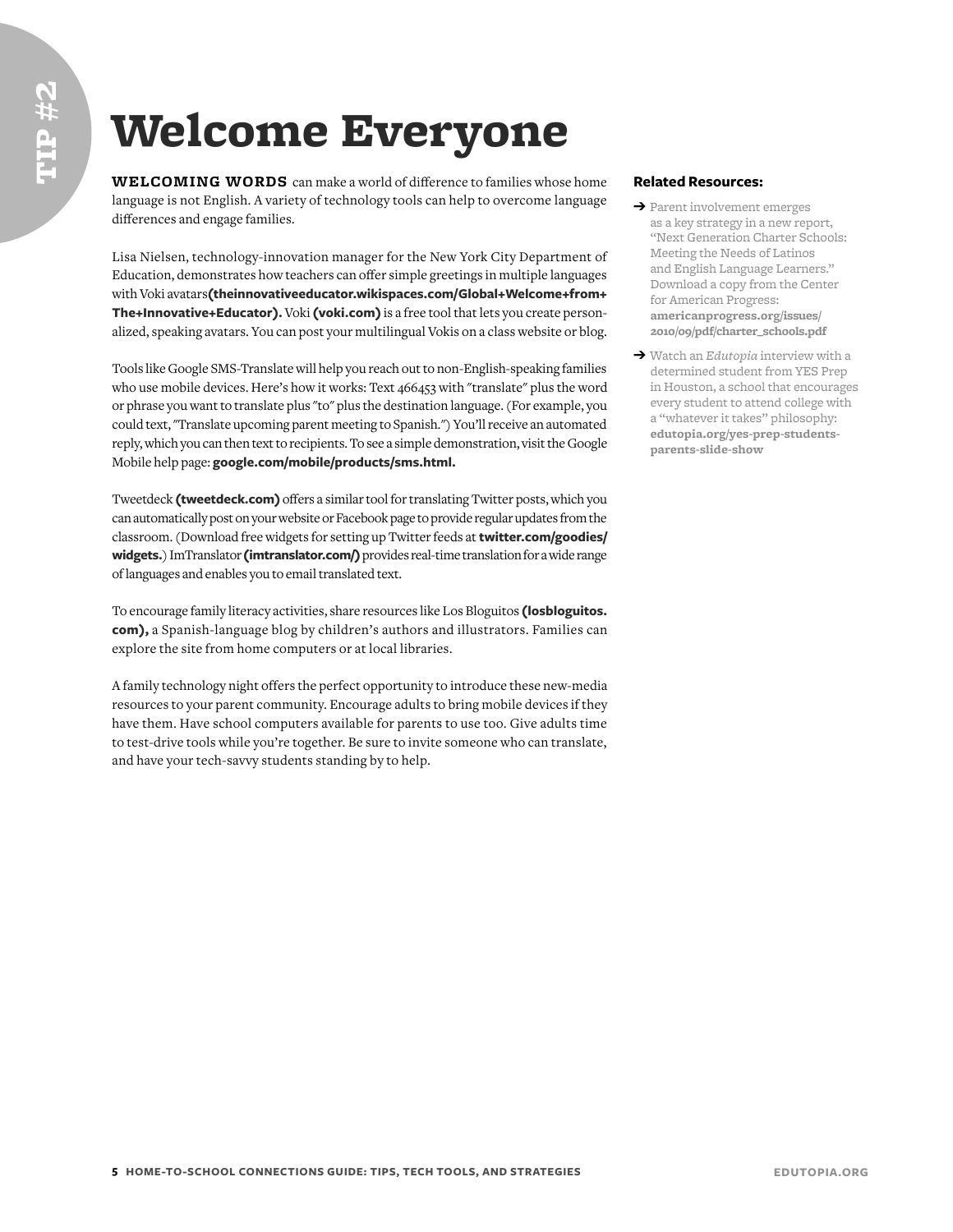**tip # 3**

## Being There, Virtually

**A VARIETY OF WEB-BASED** solutions can create virtual windows into the classroom, giving families a better understanding of what's happening during the school day.

Edmodo **[\(edmodo.com](http://www.edmodo.com))** offers secure social-networking spaces specifically for the classroom. Social studies teacher Dayna Laur, from Pennsylvania, says she uses Edmodo for class discussions, student polls, document uploading, class calendars, and more. She also gives parents the class code to access the space. As Laur explains, "Parents now have access to all of the materials, due dates, and important links and can join in on the online discussions. They also now have insight into class forums so they can discuss them with their child—a great dinnertime conversation starter!"

Decisions about content-management and communication systems are often made at the district or school level. For teachers, the key is knowing how to leverage available tools to connect with parents—and making sure parents understand how to use these tools too. Here are just a few examples.

Forest Lake Elementary School in South Carolina (featured in an *Edutopia* Schools That Work series on differentiated instruction) uses the Blackboard Learn **([blackboard.](http://www.blackboard.com) [com\)](http://www.blackboard.com)** platform for managing content. Parents can access their students' Blackboard accounts from home. That means they can read their kids' online journals and other work and stay current on pending assignments. A portal for parents lets them check grades throughout the term, avoiding surprises at report card time. This video offers a parent's perspective on the value of such tools for staying informed: **[edutopia.org/](http://www.edutopia.org/stw-differentiated-instruction-home-school-parent-connection-video) [stw-differentiated-instruction-home-school-parent-connection-video](http://www.edutopia.org/stw-differentiated-instruction-home-school-parent-connection-video).**

Martha's Vineyard Regional High School, in Massachusetts, is moving toward a paperless environment with the use of Edline **[\(edline.com](http://www.edline.com)),** an integrated learning-management system. Parents can set up their own Edline accounts, which pull information for any of their children currently enrolled in the high school. The electronic information gives families access to everything from classroom calendars to progress reports.

Some schools are finding that such tools can be helpful for communicating and achieving school-improvement goals. For example, Marshall Elementary, in Boston, used Edline to create a public data wall to share information such as daily student attendance rates. Attendance improved by an average of 19 percent across grades. Principal Teresa Harvey-Jackson credits public access to data for generating excitement and creating a "focus on making sure all students succeed." The effort is part of a broader Boston Public Schools initiative to increase the number of students on track to graduate from high school. (To read more about Marshall's experience, visit **[bpe.org/node/527](http://www.bpe.org/node/527).**)

- $\rightarrow$  eChalk is another tool that allows districts and schools to customize web content and keep parents informed about everything from schedules to student work: **[echalk.com](http://www.echalk.com)**
- **→** Class websites and blogs can offer parents a regular look inside the classroom. Maria Knee is an awardwinning kindergarten teacher who uses her Kinder Kids blog to connect with families and enhance student literacy: **[classblogmeister.com/blog.](http://classblogmeister.com/blog.php?blogger_id=51141) [php?blogger\\_id=51141](http://classblogmeister.com/blog.php?blogger_id=51141)**
- **→** Google Apps for Education offers free tools for collaboration and communication. Learn more in this *Edutopia* story, and check out the comments for more ideas: **[edutopia.org/google-educators](http://www.edutopia.org/google-educators-school-communication)[school-communication](http://www.edutopia.org/google-educators-school-communication)**
- ➔ Individual schools can use Tapped In, a free communications hub for educators, to set up forums for teacher-parent discussions: **[tappedin.org](http://tappedin.org)**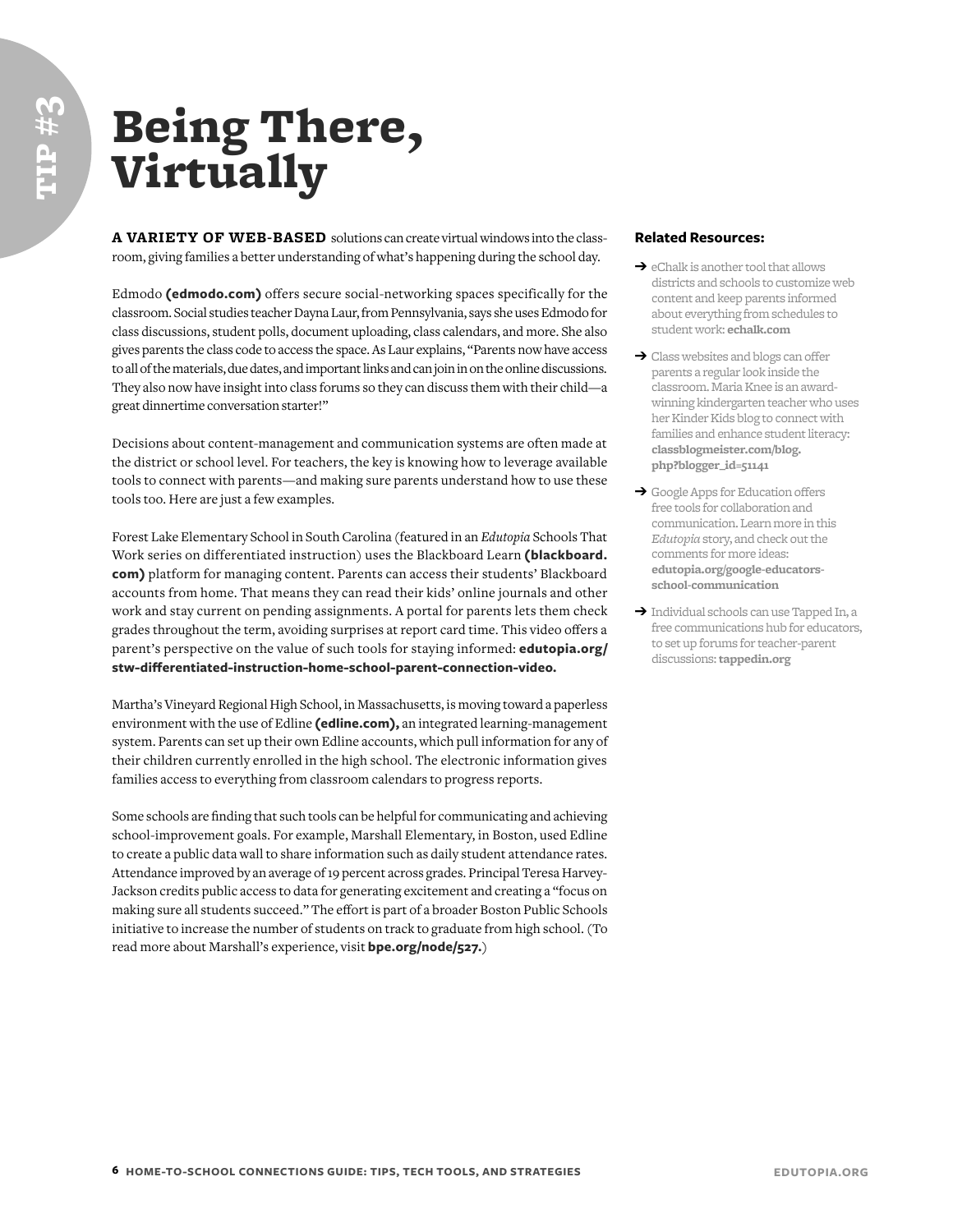### Smart Phones, Smart Schools

**CELL PHONES, SMART PHONES,** and other mobile devices can help busy educators connect with on-the-go families.

On the Innovative Educator blog, Lisa Nielsen shares several tips for using cells phones to strengthen the home-school connection: **[theinnovativeeducator.blogspot.com/2010/](http://theinnovativeeducator.blogspot.com/2010/08/6-ways-to-use-cell-phones-to-strengthen.html) [08/6-ways-to-use-cell-phones-to-strengthen.html.](http://theinnovativeeducator.blogspot.com/2010/08/6-ways-to-use-cell-phones-to-strengthen.html)** Survey tools like Poll Everywhere **([polleverywhere.com\)](http://www.polleverywhere.com)** allow teachers to solicit responses and opinions from parents and help them feel more connected to the classroom. For example, you might ask parents about areas of expertise they would be willing to share with students. The polling interface will look familiar to anyone who has watched shows like *American Idol*. Parents can respond via a smart phone, the web, or text messaging.

Nielsen also suggests using group texts to notify parents about classroom news such as assignment due dates, celebrations, or student accomplishments. Free services such as WeTxt **[\(wetxt.com\)](http://www.wetxt.com)** make it easy to create a group and invite parents to join. Then you're ready to send group messages from your mobile device or the web.

One *Edutopia* community member has several suggestions for when to text parents: "I use it to communicate little things quickly, and I use my messages as a follow-up after an actual face-to-face or phone conversation. If I have a student with a homework or behavior issue, it's hard to connect with parents to relay daily information, and sometimes written notes mysteriously 'disappear' on the bus. Text is a great alternative. I can send a 'great day' or 'check for action plan' message at the end of the day to keep parents updated."

Teacher Michelle Grove notes that email continues to be useful for connecting with parents "but can be too quick, too easy, and incomplete—and the tone is really hard to read. I've found nothing beats picking up the phone and having a real conversation. I try to call home at least once a semester to each parent to say something good too. It sets us up for better communication if there ever is a problem."

Free Web-based applications like Google Voice **[\(google.com/voice](http://www.google.com/voice))** are gaining popularity as a way for teachers to connect with families. Phil Wagner, high school teacher and Broken Airplane blogger **([brokenairplane.blogspot.com\)](http://brokenairplane.blogspot.com),** points out that Google Voice does not require giving out your personal phone number, which enables teachers to preserve their privacy. You can use it from any Internet-connected computer.

Of course, being available to parents 'round the clock can have drawbacks. Teachers who share personal contact information with parents agree that it's important to draw some boundaries. By setting up virtual office hours, you can let families know when you'll be available to connect online.

- ➔ In this *Education Week* story, busy administrators talk about the pros and cons of using smart phones to stay connected: **[edweek.org/dd/articles/2010/06/16/](http://www.edweek.org/dd/articles/2010/06/16/03mobile.h03.html?cmp=clp-edweek) [03mobile.h03.html?cmp=clp-edweek](http://www.edweek.org/dd/articles/2010/06/16/03mobile.h03.html?cmp=clp-edweek)**
- ➔ In the *Edutopia* Administrators community, school leaders discuss the use of cell phones at school: **[edutopia.org/groups/](http://www.edutopia.org/groups/administrators/26013) [administrators/26013](http://www.edutopia.org/groups/administrators/26013)**
- **→** Should you share your personal contact information with students and parents? Take the *Edutopia* poll on this topic and find out what others are thinking: **[edutopia.org/poll-teacher-contact](http://www.edutopia.org/poll-teacher-contact-information-students)[information-students](http://www.edutopia.org/poll-teacher-contact-information-students)**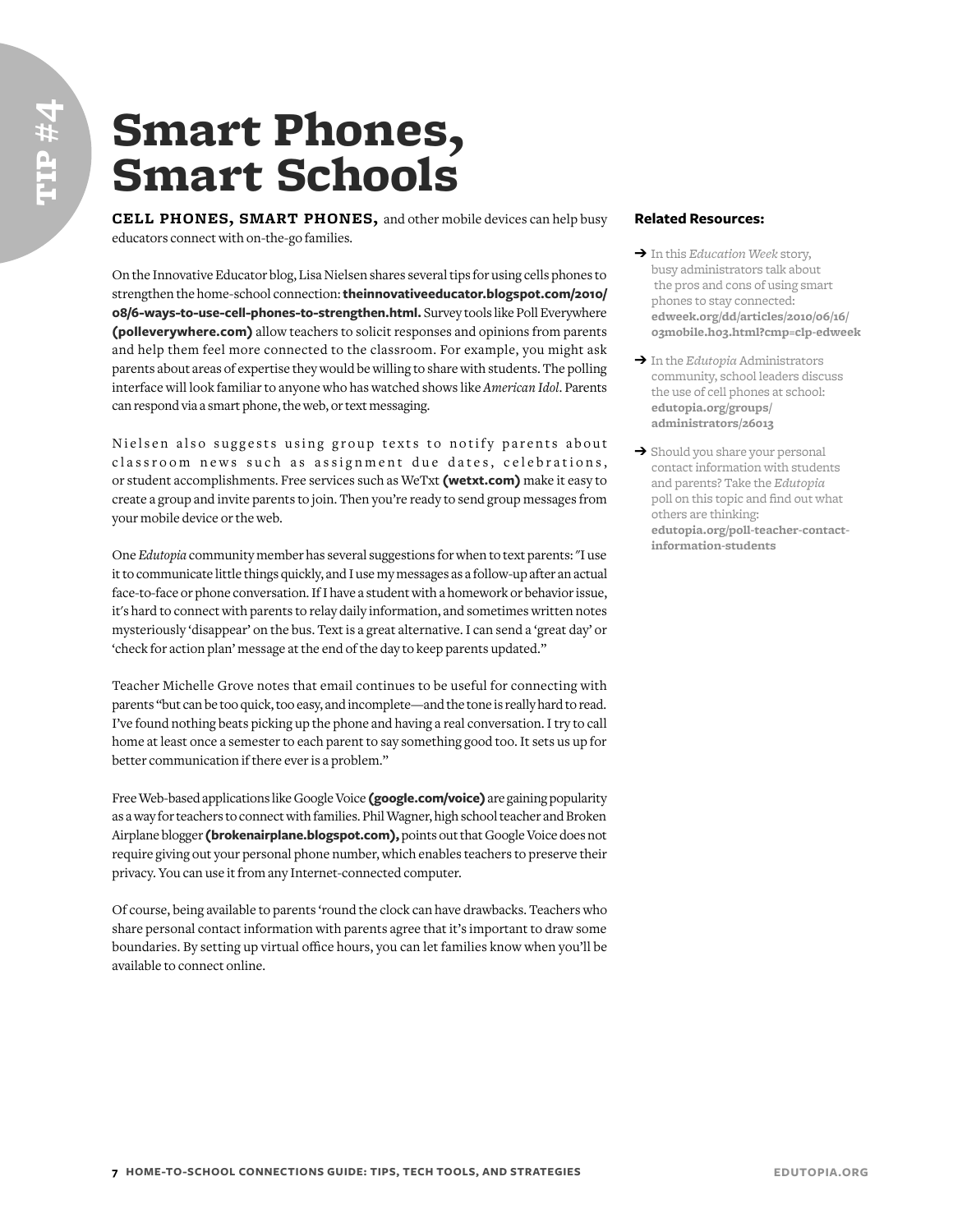### Seize the Media Moment

**CONVERSATIONS ABOUT** education reform have heated up in recent months, with high-profile documentaries, new books, and public forums focusing the nation's attention on teaching and learning. Here are a few ways to seize the moment and encourage productive dialogue about education reform in your community.

Host a school film night with a facilitated discussion or an invited panel of speakers to talk about the film. Three new releases offer opportunities for thoughtful community discussions.

*Waiting for Superman* **([waitingforsuperman.com](http://www.waitingforsuperman.com)),** a documentary about the state of American education by Davis Guggenheim, was stirring controversy even before its fall release. Whether you are pro charter, pro union, or not wedded to either position, you're bound to have questions and responses that you'll want to discuss. Participant Media is sponsoring a citizens' action campaign to coincide with the film's release, including local activities across the country **([waitingforsuperman.com/action/get-local](http://www.waitingforsuperman.com/action/get-local)).** If you pledge to see the film, you will receive a \$5 gift to donate to the classroom project of your choice on Donors Choose **[\(donorschoose.org\)](http://www.donorschoose.org).**

*The Lottery* **([thelotteryfilm.com\)](http://thelotteryfilm.com),** a new documentary by Madeleine Sackler, focuses on four families from Harlem and the Bronx who have entered their children in a charter school lottery. *Race to Nowhere* **([racetonowhere.com](http://www.racetonowhere.com)),** directed by Vicki Abeles, takes a hard look at the achievement pressures felt by students, teachers, and parents.

Another way to get the discussion going it to launch a book club for parents. To kick it off, share the recent *Edutopia* webinar featuring Milton Chen, senior fellow of the George Lucas Educational Foundation, in which he discusses his new book, *Education Nation: Six Leading Edges of Innovation in Our Schools.* Middle school teacher Anthony Armstrong joins him to talk about what innovation looks like in the classroom. It's the ideal setup to talk about innovation and best practices in your own school community. Find the archived webinar and related resources at *Edutopia*: **[edutopia.org/education-nation-webinar-archive.](http://www.edutopia.org/education-nation-webinar-archive)**

Which books interest local families? Set up a social network for your school book group, and members can post reviews or recommendations, see what others are reading, make a reading wish list, or join an online book discussion. Popular sites include Shelfari **([shelfari.com\)](http://www.shelfari.com),** LibraryThing **[\(librarything.com](http://www.librarything.com)),** and Goodreads **([goodreads.com](http://www.goodreads.com)).**

Stay informed. REDU is a new website from Microsoft that aims to grow the national discussion about education reform. It includes information, resources for teachers and parents, a forum, and suggestions for citizen action, such as opportunities to volunteer or donate to school causes: **[letsredu.com](http://www.letsredu.com).** 

- ➔ The *Edutopia* article "Parents Power School Reform" discusses how YES Prep schools involve families in student learning: **[edutopia.org/yes-prep-parents](http://www.edutopia.org/yes-prep-parents-school-reform-hogg)[school-reform-hogg](http://www.edutopia.org/yes-prep-parents-school-reform-hogg)**
- ➔ Reform Starts Here is an *Edutopia* community that discusses school-reform strategies: **[edutopia.org/groups/](http://www.edutopia.org/groups/reform-starts-here) [reform-starts-here](http://www.edutopia.org/groups/reform-starts-here)**
- ➔ Does your school address the needs of the whole child? Find out by encouraging parents to take part in a survey from The Whole Child, an initiative of ASCD: **[wholechildeducation.org/](http://www.wholechildeducation.org/take-action/grade) [take-action/grade](http://www.wholechildeducation.org/take-action/grade)**
- **→** A free webinar series running until September 2011 and sponsored by the U.S. Department of Education focuses on family, school, and community engagement: **[hfrp.org/family-involvement/](http://www.hfrp.org/family-involvement/projects/achieving-excellence-and-innovation-in-family-school-and-community-engagement-webinar-series) [projects/achieving-excellence](http://www.hfrp.org/family-involvement/projects/achieving-excellence-and-innovation-in-family-school-and-community-engagement-webinar-series)[and-innovation-in-family-school](http://www.hfrp.org/family-involvement/projects/achieving-excellence-and-innovation-in-family-school-and-community-engagement-webinar-series)[and-community-engagement](http://www.hfrp.org/family-involvement/projects/achieving-excellence-and-innovation-in-family-school-and-community-engagement-webinar-series)[webinar-series](http://www.hfrp.org/family-involvement/projects/achieving-excellence-and-innovation-in-family-school-and-community-engagement-webinar-series)**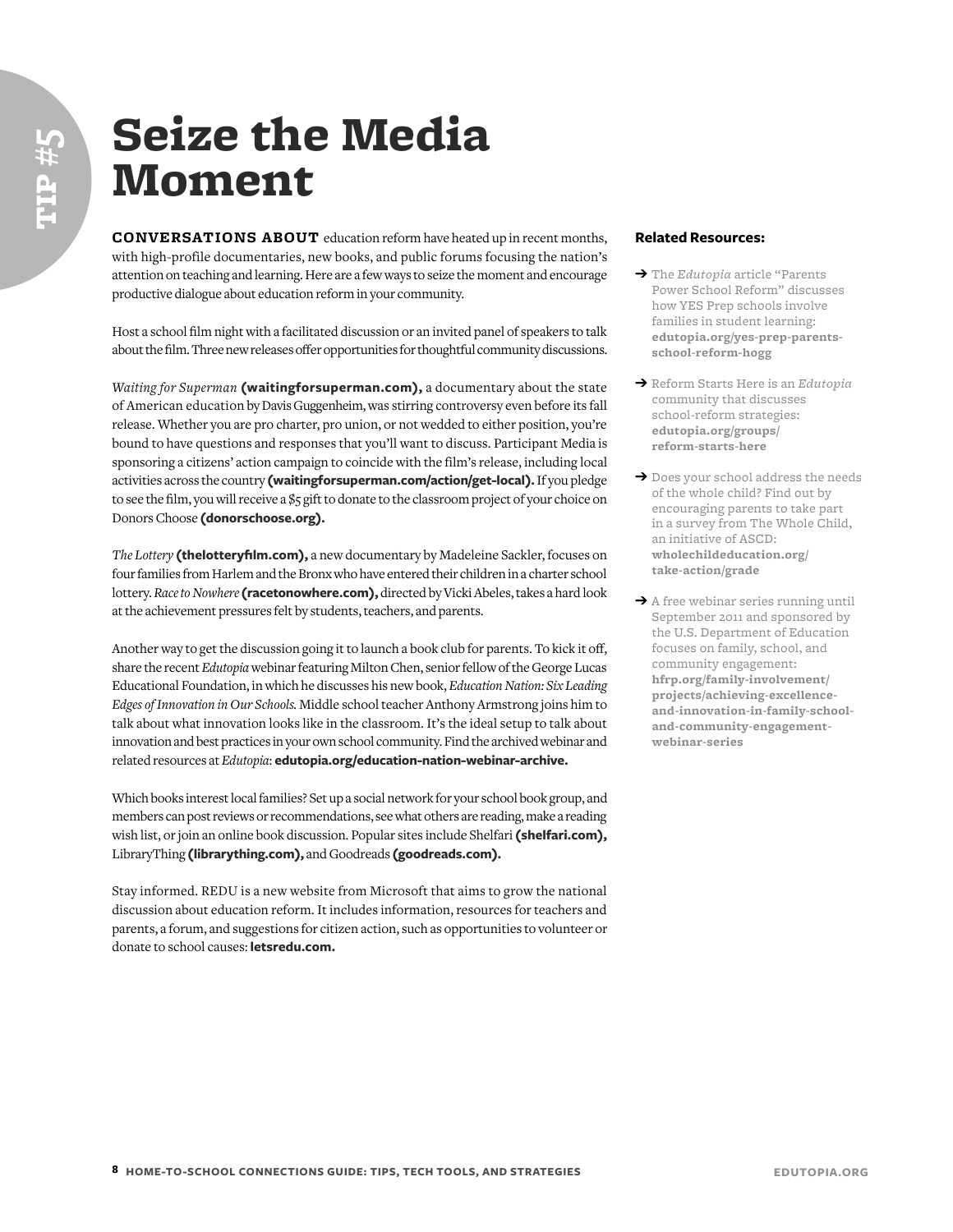## Make Reading a Family Affair

**A WIDE RANGE OF EARLY-LITERACY PROGRAMS** can help prepare students for school success. There are many ways for parents, grandparents, and other community members to get involved in building a strong foundation of literacy. They all share a simple but powerful strategy: read together.

NEA's Read Across America is a year-round initiative to build a nation of readers. The annual highlight—Read Across America Day—celebrates the birthday of Theodor Geisel, better known as Dr. Seuss, on March 2. For ideas about organizing special events, visit the Read Across America site **[\(nea.org/readacross\)](http://www.nea.org/readacross).** Find out how schools are promoting reading by visiting the Read Across America channel on SchoolTube. To sign up and share your school's videos, go to **[schooltube.com/user/NEAreadacrossamerica](http://www.schooltube.com/user/NEAreadacrossamerica).** 

Getting books into the hands of young children from low-income families is the goal of First Book **([firstbook.org](http://www.firstbook.org)).** This award-winning nonprofit aims to close the literacy gap by making sure all kids have books of their own to spark their interest in reading. Community members can get involved as volunteers or by encouraging organizations that serve low-income children to register with First Books.

Programs that connect adult volunteers with young readers are gaining traction across the country. Learn how your community can engage with programs like Experience Corps **([experiencecorps.org\)](http://www.experiencecorps.org),** which currently operates in 20 cities. This national program recruits and trains older adults to be reading tutors for students developing basic literacy skills. Some communities have developed similar programs locally, such as Start Making a Reader today in Portland, Oregon **[\(getsmartoregon.org/](http://www.getsmartoregon.org/)).**

- → In2Books supports young readers by facilitating conversations about thought-provoking books among students, educators, families, community organizations, corporations, and mentors: **[in2books.epals.com](http://in2books.epals.com)**
- ➔ Mixbook is a tool for making your own digital book: **[mixbook.com](http://www.mixbook.com)**
- ➔ *Edutopia* blogger Rebecca Alber explains how to build literacy across content areas in this post, "How Important Is Teaching Literacy in All Content Areas?": **[edutopia.org/blog/literacy](http://www.edutopia.org/blog/literacy-instruction-across-curriculum-importance)[instruction-across-curriculum](http://www.edutopia.org/blog/literacy-instruction-across-curriculum-importance)[importance](http://www.edutopia.org/blog/literacy-instruction-across-curriculum-importance)**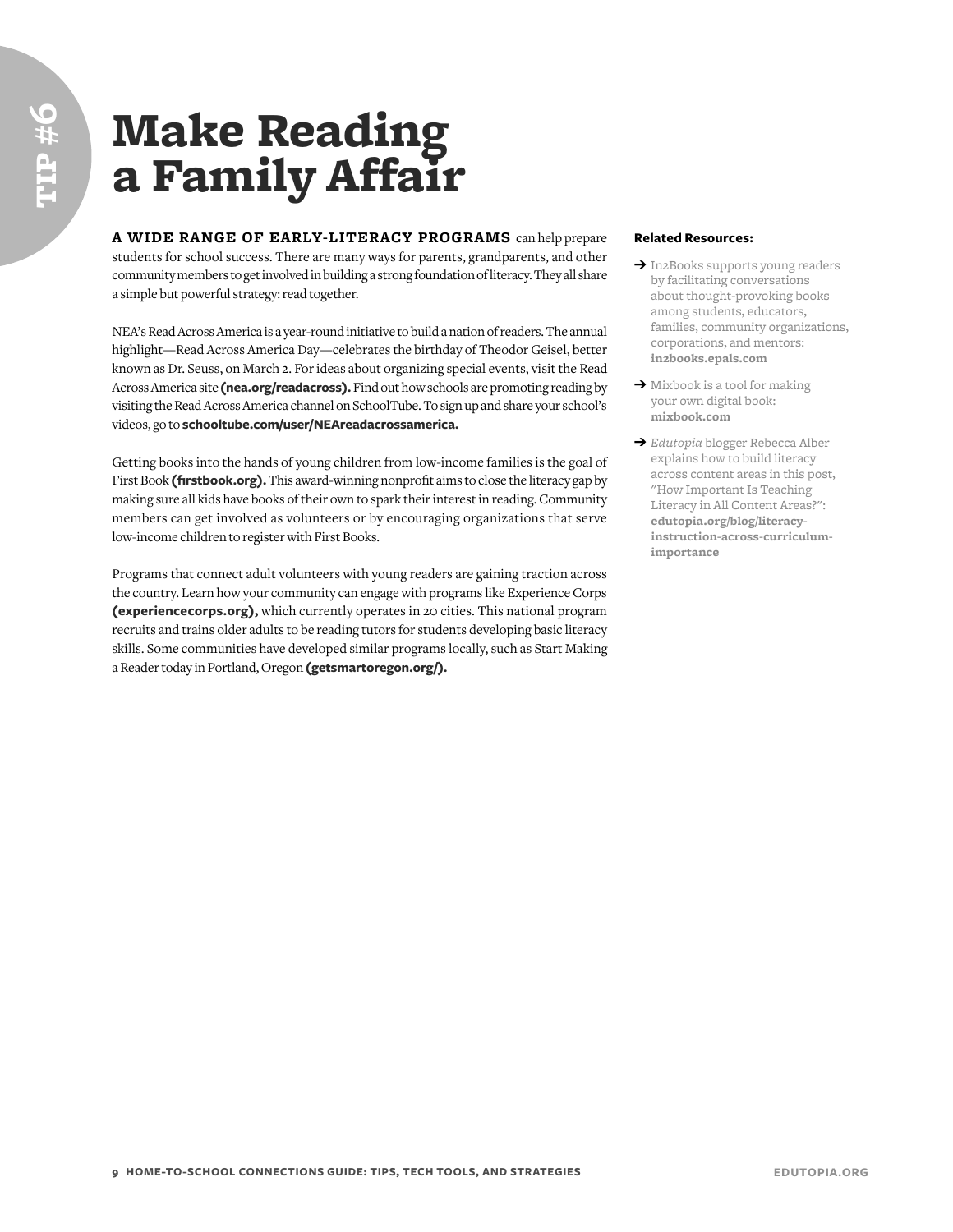## Bring the Conversation Home

**MEETING WITH A CHILD'S TEACHER** can be an intimidating experience for parents, especially if their own school memories are less than idyllic. One strategy for changing the dynamics is to have teachers visit their students' families at home.

For more than a decade, teachers in Sacramento, California, have visited local families through the Parent Teacher Home Visit Project **([pthvp.org\)](http://www.pthvp.org).** As Executive Director Carrie Rose explains, the model brings together teachers and parents as equal partners. The partnership continues across a child's developmental years, reinforced by twice-yearly home visits. Read more about this replicable program in an interview with Rose in the Harvard Family Research Project: **[pthvp.org/media\\_HarvardFRP.html.](http://www.pthvp.org/media_HarvardFRP.html)**

*Engaging the Family in Their Children's Learning,* an *Edutopia* video, offers a close-up look at home-school visits: **[Edutopia.org/home-visits.](http://www.Edutopia.org/home-visits)**

YES Prep schools, profiled in the *Edutopia* Schools That Work series, emphasize parent-involvement strategies such as home visits and family contracts. Learn more about these components to school success in this video about YES Prep Houston: **[edutopia.org/yes-prep-parent-involvement-video](http://www.edutopia.org/yes-prep-parent-involvement-video).**

How do parents get involved at your school? Joyce Epstein, director of the National Network of Partnership Schools at Johns Hopkins University, has developed a model describing six types of parent involvement: parenting, communicating, volunteering, learning at home, decision making, and collaborating with the community. Visit the National Network of Partnership Schools for more information about how to develop the whole spectrum of family engagement: **[csos.jhu.edu/p2000/nnps\\_model/school/sixtypes.htm](http://www.csos.jhu.edu/p2000/nnps_model/school/sixtypes.htm).**

- ➔ "Parents Are a Secret Weapon Just Waiting to Be Discovered," an *Edutopia* article, includes an accompanying how-to section with more suggestions: **[edutopia.org/secret-weapon](http://www.edutopia.org/secret-weapon-discovered)[discovered](http://www.edutopia.org/secret-weapon-discovered)**
- ➔ For more ideas, see the *Edutopia* resource page on strengthening family involvement: **[edutopia.org/how-to-strengthen](http://www.edutopia.org/how-to-strengthen-parent-involvement)[parent-involvement](http://www.edutopia.org/how-to-strengthen-parent-involvement)**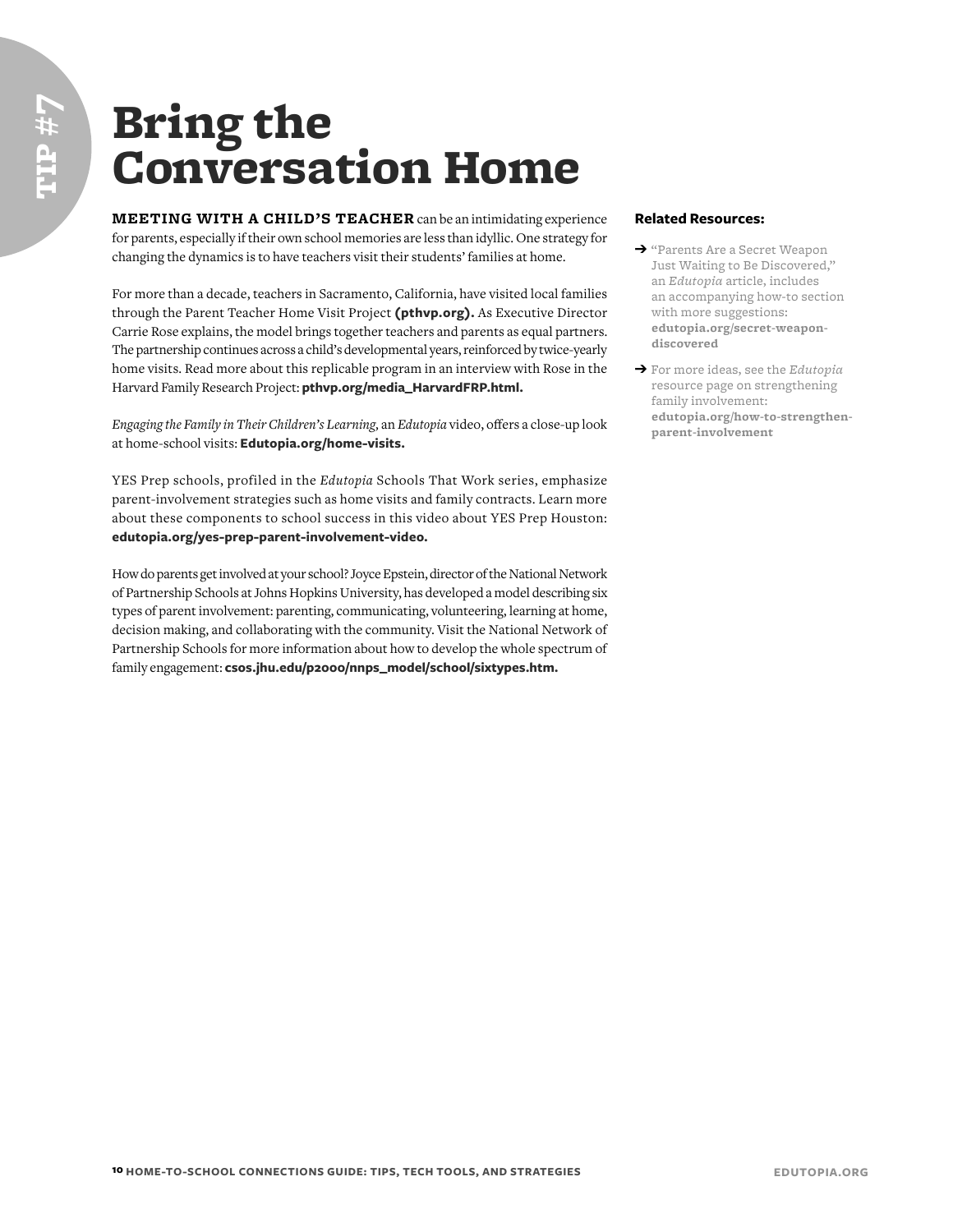### Student-led Parent Conferences

**WHEN STUDENTS ARE PART** of parent-teacher conferences, good things can happen. Parent attendance often improves when kids participate. Students have an opportunity to put their presentation skills to work and to reflect on current and future learning goals.

What happens during a conference? Students typically select a few work samples to explain to their parents and teacher. An agenda helps participants make the best use of their brief time together and keeps the conversation focused.

High school students talk about the value of this experience in a video produced for a Washington State project called Navigation 101: **[k12.wa.us/navigation101/](http://www.k12.wa.us/navigation101/Multimedia.aspx) [Multimedia.aspx.](http://www.k12.wa.us/navigation101/Multimedia.aspx)** As students explain, the conference offers "a time to shine" and can help parents gain new insights about their student's strengths, challenges, and goals. In selecting work samples to share, students are prompted to reflect on their own growth and accomplishments. Kids say that conferences can also lead to more productive conversations with parents outside of school.

A website called The K5 offers video tips for parents on how to make the most of parent-teacher conferences: **[thek5.com/blog/2009/04/17/the-most-important-ten](http://thek5.com/blog/2009/04/17/the-most-important-ten-minutes-of-the-year-tips-on-how-to-prepare-for-a-parentteacher-conference/)[minutes-of-the-year-tips-on-how-to-prepare-for-a-parentteacher-conference/.](http://thek5.com/blog/2009/04/17/the-most-important-ten-minutes-of-the-year-tips-on-how-to-prepare-for-a-parentteacher-conference/)**

*Edutopia* blogger Bob Lenz offers more insights in his post on student-led conferences at Envision Schools, which he founded **([edutopia.org/student-led-parent-teacher](http://www.edutopia.org/student-led-parent-teacher-conference)[conference\)](http://www.edutopia.org/student-led-parent-teacher-conference).** As Lenz explains in describing conferences, "This is an active event in which the learner and those responsible for supporting her education identify her strengths and areas of growth and make plans to address these areas. Unfortunately, parents often do not know how to support their children in school, particularly if they were unsuccessful in their own schooling. The conference is one tool to help parents support their child's success." Lenz estimates that 95 percent of his parents take part in these events.

If student-led conferences are new to your school community, you'll want to help students prepare and rehearse their presentations. They may want to make use of presentation tools such as interactive whiteboards or document cameras. Using a tool like Glogster **([edu.glogster.com/](http://edu.glogster.com/)),** they can make multimedia posters to present their best work. Or using VoiceThread **([voicethread.com](http://voicethread.com)),** students can share selected work samples along with their recorded comments. (Here's an example of a fifth grader using VoiceThread for a parent conference: **[ourschool.ca/5th-grade-digital-portfolios](http://www.ourschool.ca/5th-grade-digital-portfolios-for-student-led-parent-conferences.html) [-for-student-led-parent-conferences.html.](http://www.ourschool.ca/5th-grade-digital-portfolios-for-student-led-parent-conferences.html)**)

But remember to keep the focus on the conversation, not the presentation. That's where students, parents, and teachers will find the real value in this experience.

- ➔ Join the *Edutopia* community discussion about parent conferences: **[edutopia.org/groups/parents/](http://www.edutopia.org/groups/parents/parent-teacher-conferences) [parent-teacher-conferences](http://www.edutopia.org/groups/parents/parent-teacher-conferences)**
- ➔ For ideas about successful student-led conference in the middle grades, check out this resource page at MiddleWeb: **[middleweb.com/mw/resources/](http://www.middleweb.com/mw/resources/ParentConfs.html) [ParentConfs.html](http://www.middleweb.com/mw/resources/ParentConfs.html)**
- ➔ This article from the National Middle School Association shares survey results of what parents and students say about student-led conferences: **[nmsa.org/Publications/WebExclusive/](http://www.nmsa.org/Publications/WebExclusive/Portfolio/tabid/650/Default.aspx) [Portfolio/tabid/650/Default.aspx](http://www.nmsa.org/Publications/WebExclusive/Portfolio/tabid/650/Default.aspx)**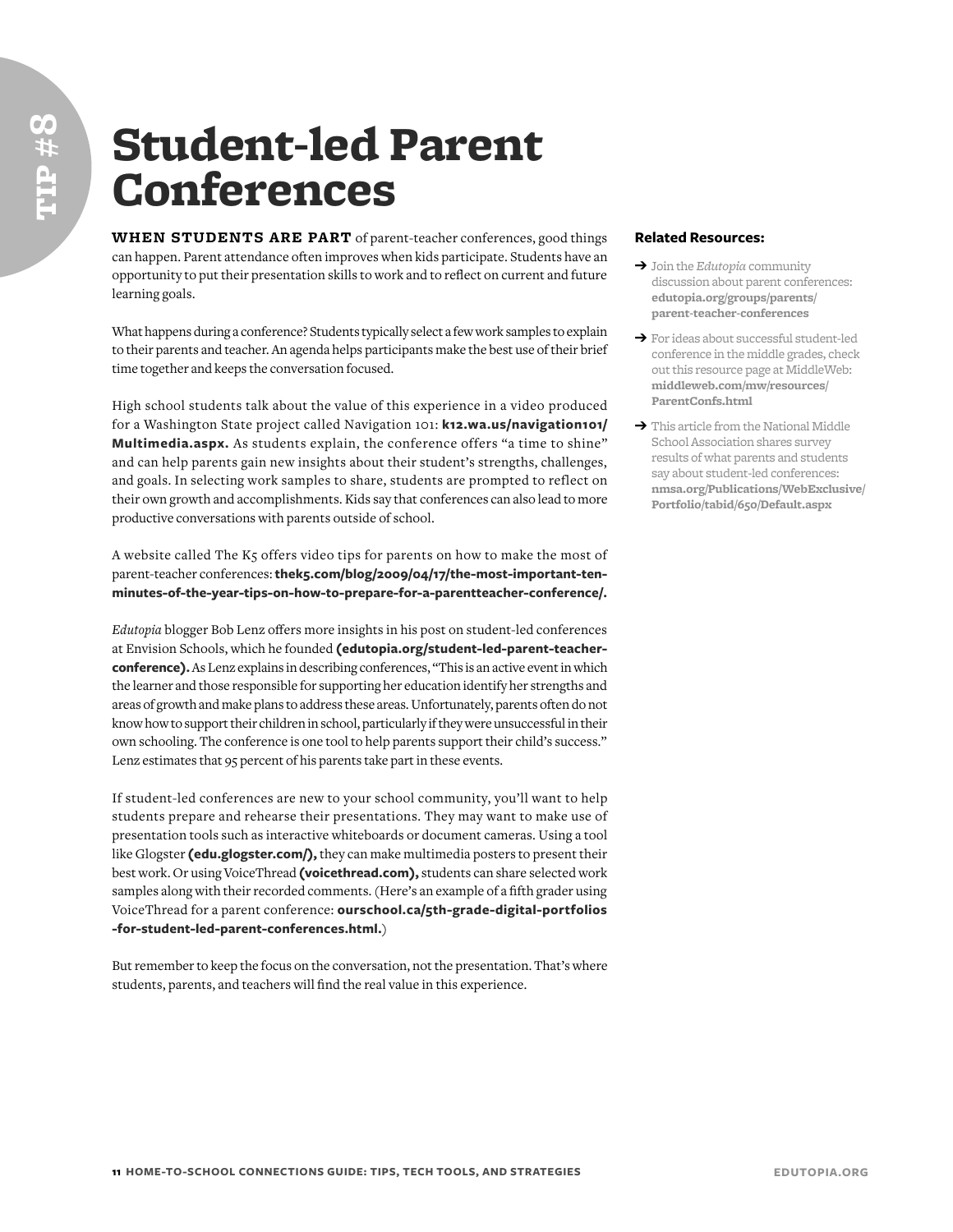# Get Families Moving

**WITH ONE IN THREE AMERICAN KIDS** currently overweight or obese, many communities are focusing on ways to promote healthier habits. Get in the swing of things by organizing school events that get families moving together.

Let's Move **([letsmove.gov\)](http://www.letsmove.gov)** is a national campaign launched by First Lady Michelle Obama that aims to solve the childhood-obesity challenge within a generation. The website offers tools and resources for parents, schools, kids, and communities. One strategy is to set up a school health team and focus on doable actions.

For starters, you might want to assess the walkability (or bikeability) of the neighborhood around your school site. The National Highway Traffic Safety Administration offers an online survey tool that examines everything from sidewalks to driver behaviors to street lighting **[\(nhtsa.gov/people/injury/pedbimot/ped/walk1.html](http://www.nhtsa.gov/people/injury/pedbimot/ped/walk1.html)).** By including kids in the data collection, you'll give them a chance to conduct authentic research and be part of the conversation about creating healthier communities.

International Walk to School Day is an annual event to encourage walking and biking to school. Join communities around the world by planning special events and uploading photos to the site: **[walktoschool.org.](http://www.walktoschool.org)**

Family play dates are also catching on in many communities. A nonprofit called KaBOOM sponsors annual Play Day events nationwide and encourages communities to share photos and ideas on its social-media site: **[kaboom.org.](http://www.kaboom.org)**

Encourage students to celebrate their favorite parks and play spaces by creating a video in honor of National Public Lands Day. They can share their work by entering a national youth video contest **([publiclandsday.org/videocontest.htm](http://www.publiclandsday.org/videocontest.htm)).**

- ➔ "Children Create the Playground of their Dreams" is an *Edutopia* story with accompanying resources on the importance of childhood play: **[edutopia.org/students-design](http://www.edutopia.org/students-design-school-playgrounds)[school-playgrounds](http://www.edutopia.org/students-design-school-playgrounds)**
- ➔ National Center for Safe Routes to School offers tools to survey kids and parents about their neighborhood habits: **[saferoutesinfo.org/data](http://www.saferoutesinfo.org/data)**
- **→** Families can chart their fitness progress with a downloadable calendar from Let's Move: **[letsmove.gov/pdf/Family\\_Calendar.pdf](http://www.letsmove.gov/pdf/Family_Calendar.pdf)**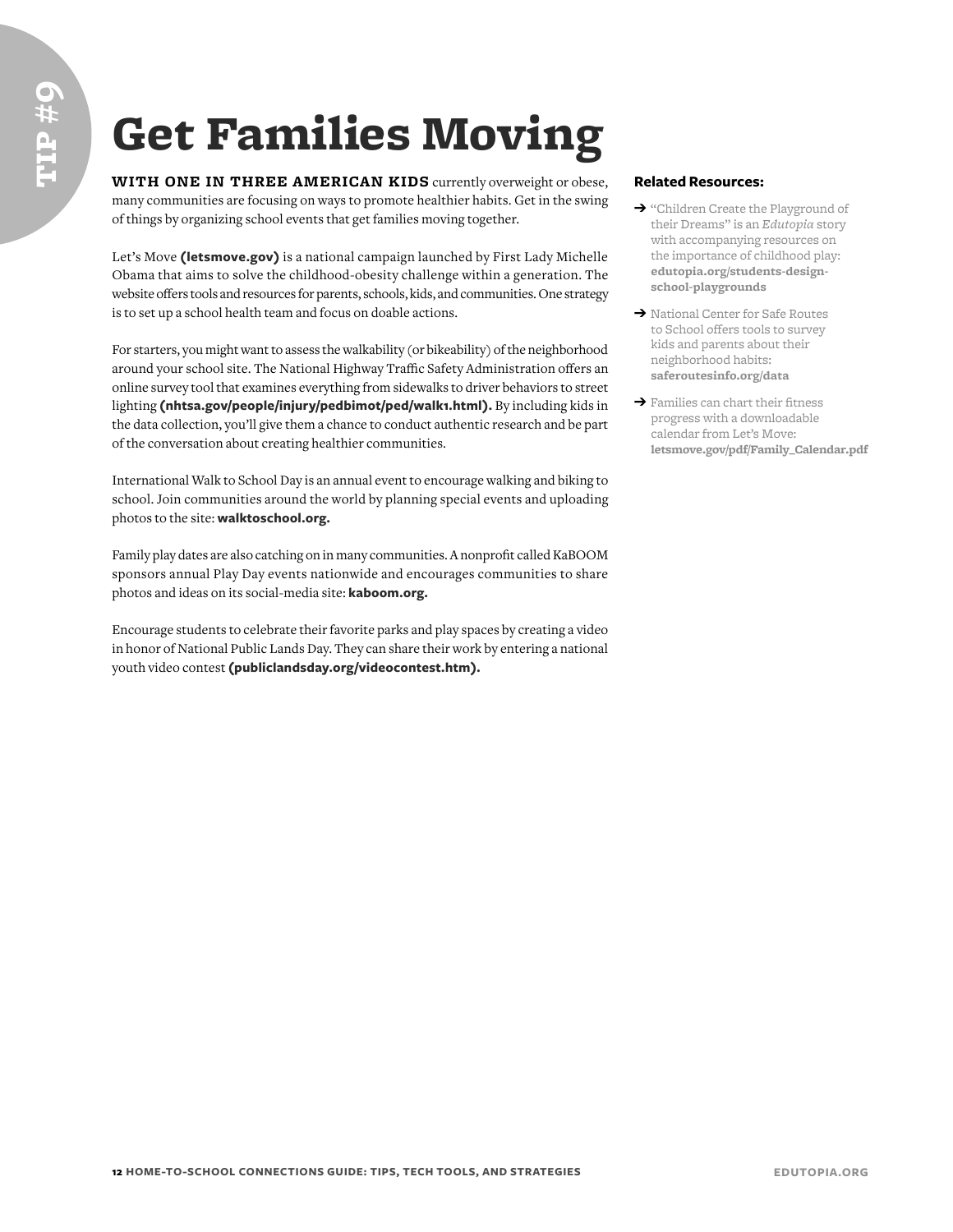### Build Parent Partnerships

**WHEN PARENTS AND SCHOOLS BUILD** stronger relationships, everyone wins—especially students. But it doesn't happen without effort. Parents and teachers alike face tight schedules and multiple demands. Here are a few ideas for strengthening partnerships.

Know your goals. Are you aiming for parent involvement or parent engagement? Larry Ferlazzo, author of *Building Parent Engagement in Schools* and a high school English teacher from Sacramento, California, outlines the differences in a recent blog for the Learning First Alliance **([learningfirst.org /LarryFerlazzoParentEngagement\)](http://www.learningfirst.org/LarryFerlazzoParentEngagement).** He explains, "When we're *involving* parents, ideas and energy tend to come from the schools and from government mandates. We tend to *sell* ideas. When we're *engaging* parents, ideas tend to be elicited from parents by school staff in the context of developing trusting relationships." Both have a place, he says, but real engagement goes far beyond communicating due dates or alerting parents to kids' behavioral issues.

*Edutopia* blogger Anne O'Brien expands on this idea in her recent post, "Doing More Than Involving Parents" **([edutopia.org /blog /engaging-parents-book-clubs](http://www.edutopia.org/blog/engaging-parents-book-clubs-conferences)[conference](http://www.edutopia.org/blog/engaging-parents-book-clubs-conferences)s).** She offers strategies for increasing engagement, such as starting a school-based book club for parents, school leaders, counselors, and teachers.

Another strategy for increasing engagement is to involve parents in what their children are learning. To support project-based learning in the classroom, parent and school board member Lisa Cooley suggests recruiting a lead parent for each project. The lead parent could coordinate out-of-school activities that relate to a particular project, such as escorting a student who needs to do research at city hall or taking a student on a photo shoot in the community. Cooley says, "I think it would ease the burden of project-based learning that parents feel." Join Cooley's conversation in the *Edutopia* Parents community **[\(edutopia.org/groups/parents\)](http://www.edutopia.org/groups/parents).**

Assignments that include family interviews are another strategy for getting parents, grandparents, and other caregivers more connected with their children's school activities. A social studies teacher from Brooklyn, New York, for instance, suggests assigning a family history interview "or having students work on a project related to what one of their parents (or another trusted adult) does for a living. If you create a culture in which parent involvement is part of the curriculum, you create an environment in which parents feel welcome, free to ask questions, and make suggestions."

Project-based learning advocate and veteran teacher Jane Krauss suggests hiding a question for parents in a weekly class newsletter and rewarding students if they come back with an answer from home. For instance, if kids are doing a project on immigration, you might pose a question about family heritage.

Teachers Involve Parents in Schoolwork, or TIPS **[\(csos.jhu.edu/p2000/tips](http://www.csos.jhu.edu/p2000/tips)),** is a parent-engagement program developed by the National Network of Partnership Schools at Johns Hopkins University. TIPS outlines a process for creating homework assignments that require students to talk to someone at home about something interesting that they are learning in class. The *(continued on next page)*

- ➔ Parents as Partners is a blog that focuses on helping parents and teachers use technology and other tools to support students. The blog includes links to related webcasts: **[ourschool.ca](http://www.ourschool.ca)**
- ➔ For an overview of research on family-school partnerships, visit this site published by the Office of Special Education Programs Center on Positive Behavioral Interventions and Supports: **[pbis.org/family/family\\_](http://www.pbis.org/family/family_partnership.aspx) [partnership.aspx](http://www.pbis.org/family/family_partnership.aspx)**
- ➔ This discussion in the *Edutopia* Welcome Lounge focuses on connecting with families: **[edutopia.org/groups/edutopia](http://www.edutopia.org/groups/edutopia-welcome-lounge/14937)[welcome-lounge/14937](http://www.edutopia.org/groups/edutopia-welcome-lounge/14937)**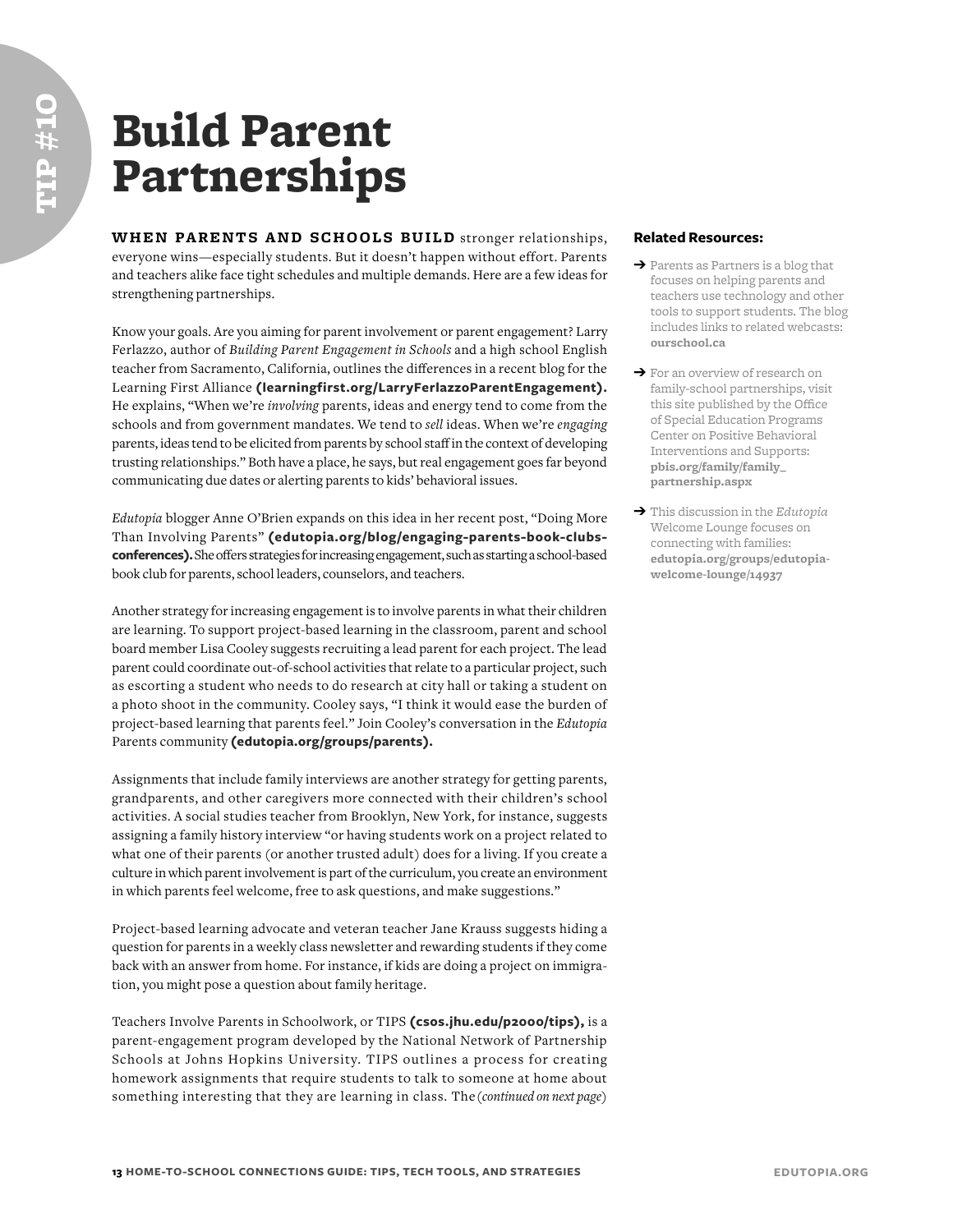#### *(continued from previous page)*

website includes sample activities for elementary through high school, along with a summary of the research behind this approach **([csos.jhu.edu/p2000/tips/index.htm\)](http://www.csos.jhu.edu/p2000/tips/index.htm).**

In the *Edutopia* community, a principal shares this low-tech but high-impact idea: "I will send a positive postcard to each of my students over the course of the year. I will ask each of my teachers to nominate three students each month, including the positives each child is displaying, be it social or academic. I'll include those positives in my note to the child." Find more ideas—and share your own—by joining others in the *Edutopia* community: **[Edutopia.org/groups](http://www.Edutopia.org/groups).**